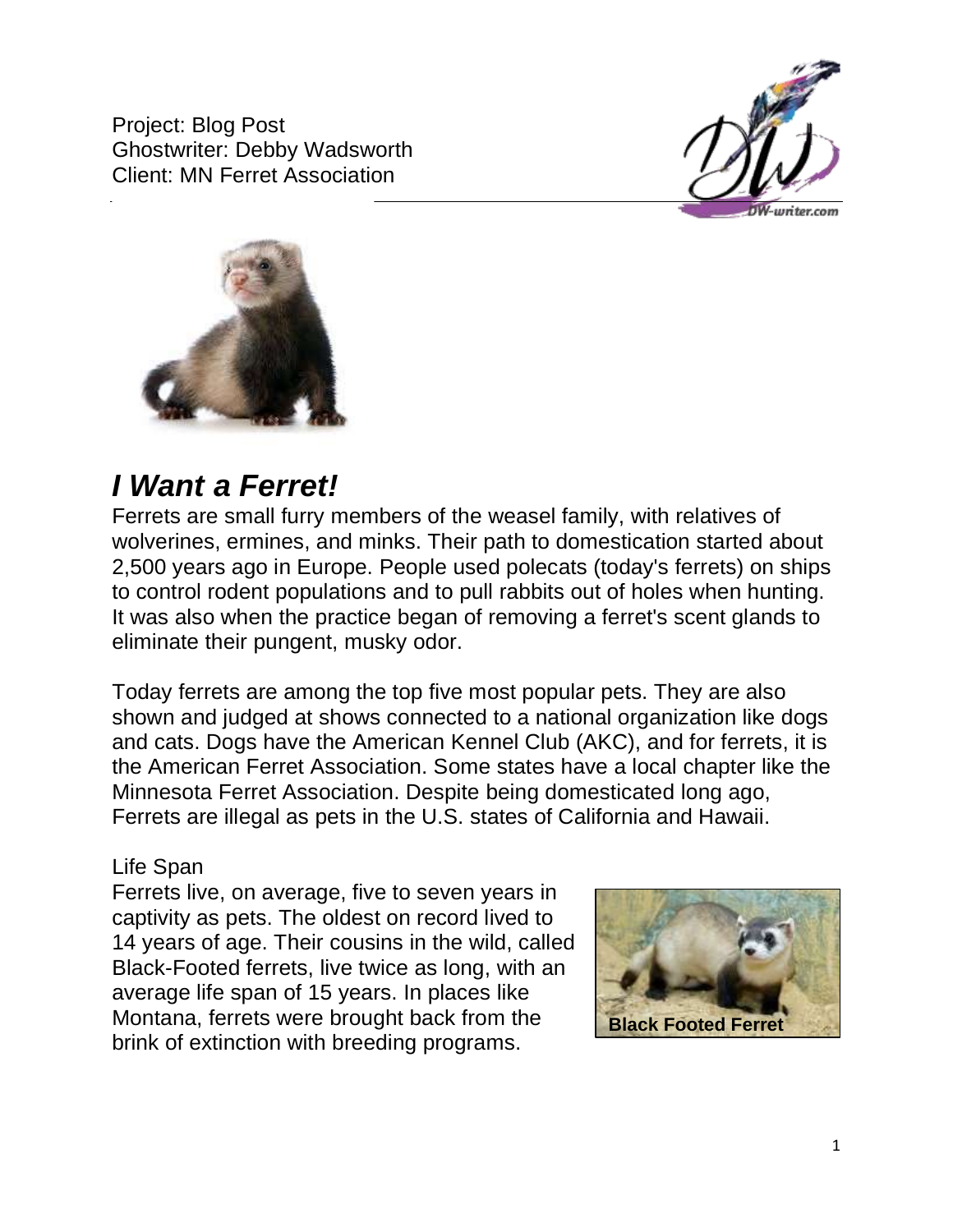Veterinarians and researchers have documented the shorter life span of pet ferrets due to early sterilization by breeders. It causes disease, with Cancer or Adrenal Gland Disease being the most prevalent. Some can be treated with medications and extend a ferret's life for months or even a year.

# Behavior

Ferrets are very curious creatures and love to explore everything! They wake up with bursts of energy, take off like a rocket and continue going nonstop for a period. Then they will suddenly crash anywhere and fall asleep for their average sleep time of 20 hours per day. They are very sound sleepers to the point at times, and it may seem they are dead since a simple shake may not awaken them.

Ferrets love to steal and hide things like socks or rubber objects. They will frequently move them so you cannot find the object. Ferrets love crawling through just about anything- cardboard boxes, PVC piping, clothes dryer hoses, paper bags, and even pant legs or long shirt sleeves.

You will often hear ferret owners say, 'if the head fits, the body fits'. It refers to the fact that ferrets have very flexible spines. They can flatten themselves enough to squeeze into nearly any space. The size of their head is the only limitation. That is why you need to 'ferret proof' the areas of your home where your

ferret will have access. Ferrets should not be able to go into, underneath, or behind appliances, including clothes dryers, washers, stoves, refrigerators, etc. It can lead to death from squeezing into motors or chewing electrical wires.

## How Many

Ferrets are also very social animals and do best when you have more than one. Whether purchasing or adopting, it is best to consider getting at least two for the ferrets' mental health. Like all animals, each has its own



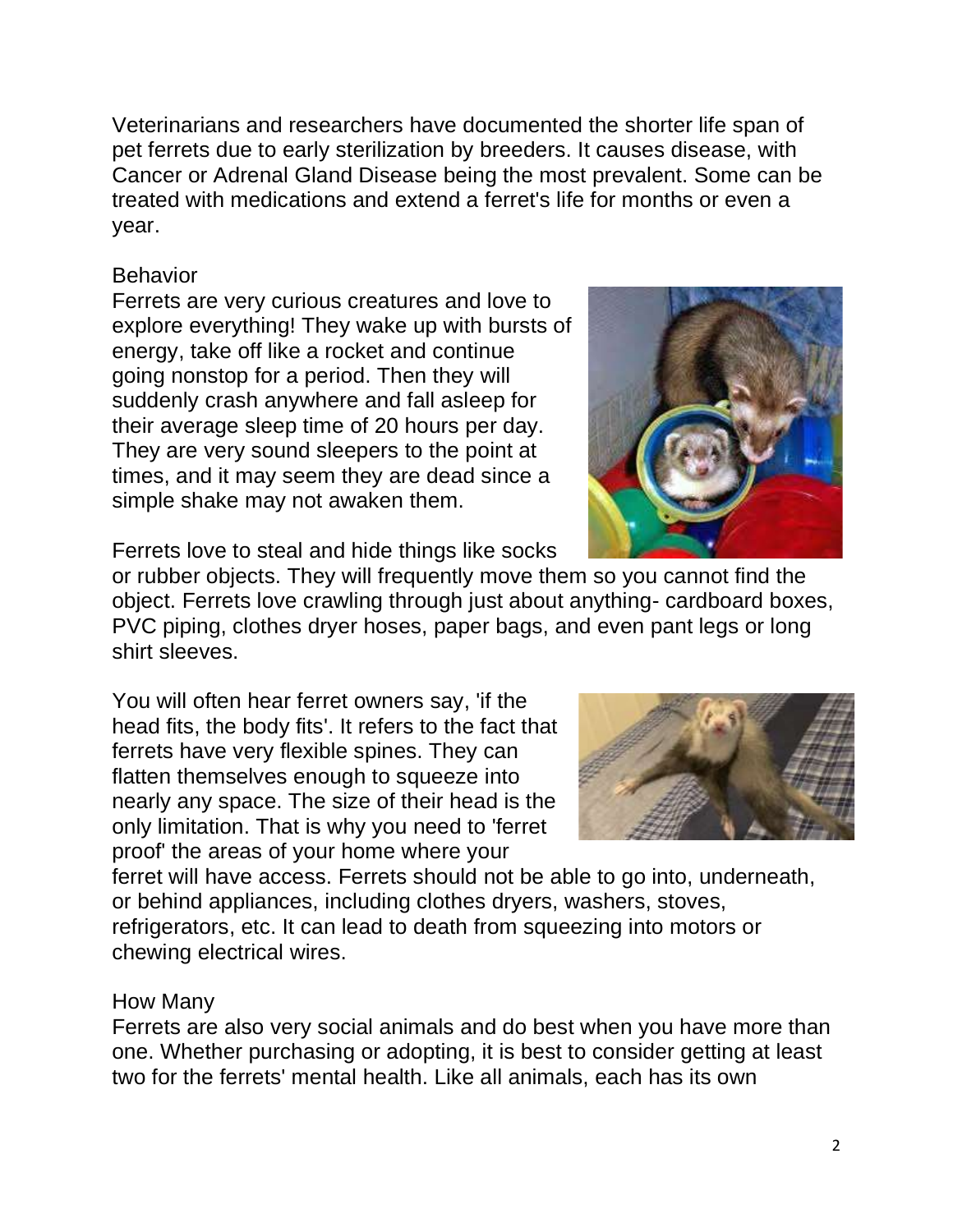personality, which sometimes conflicts with cage mates. Be prepared to keep them caged separately initially and introduce them slowly.

#### Cautions

Ferrets are chewers! They like to chew items made of rubber or plastic-like electrical cords and foam, including Nerf balls. If ingested, the substance can cause an obstruction that blocks their digestive tract and lead to severe illness or even death.



Ferrets and small children also do not mix well. Due to the flexible spines, they can suffer back injuries from small children lifting up a ferret and dropping it. They need to be handled appropriately.

Ferrets also have a musky odor. No matter how many times you bathe a ferret, they will have the smell from oils in the skin that will never completely disappear. This scent is much worse in ferrets that a veterinarian has not descented. Most ferrets you buy from pet shops like Petco or Petsmart have already had it done. However, if you purchase one from a breeder, it is best to ask.

Other Ferret Fun Facts

- From 1860 to the start of World War II, ferrets were widely used in the American West to protect grain stores from rodents. They gained popularity as pets in the 1980s and 90s.
- The name "ferret" is derived from the Latin word furittus, meaning "little thief."
- An intact female ferret is a jill, and a spayed female is a sprite.
- An intact male is called a hob, and a neutered male is a gib.
- Baby ferrets (less than one year old) are called kits. A group of ferrets is a business or fesnyng.



• All kits are born with white fur and get their adult color at three weeks of age.